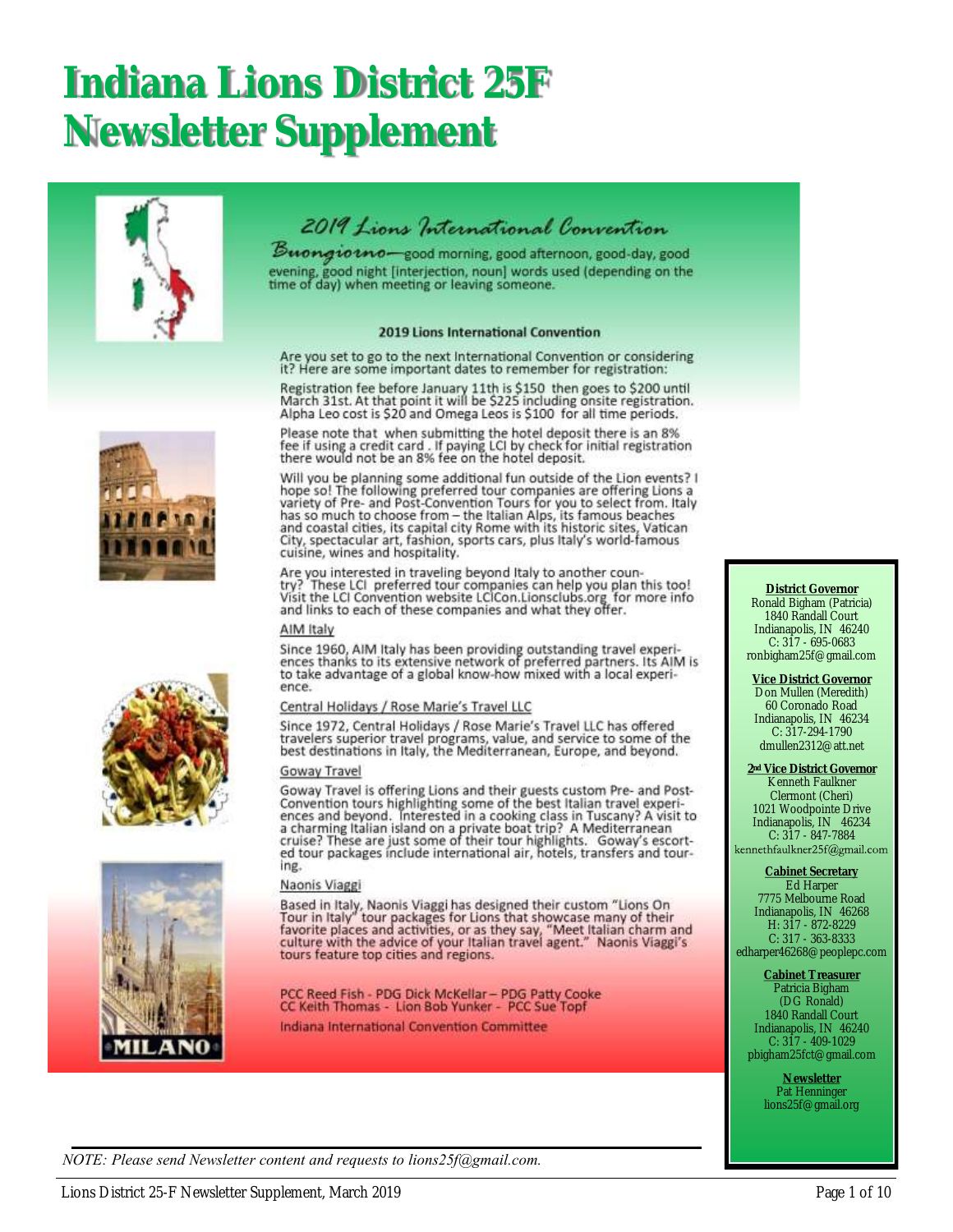

## Lions International Convention – Milan, Italy July 5<sup>th</sup> – 9<sup>th</sup> 2019

One of the great things to be able to do before or after the convention is to tour in these other countries while visiting there. LCICon host committee has arranged with a local touring company to offer a variety of options to our membership. Additional details of each tour, including price and booking procedures, can be found on the LCI website on the LCICon page.



## Best of Italy: from Venice to Rome (6 nights)

This tour will take you along some of the most beautiful art cities of Italy, a real crab for culture and taste. But besides the iconic sites, we will make you discover also some hidden gems and most authentic sides of each city. You will visit local markets and shops, meeting producers of excellent "Made in Italy" food and wine, artisans and local people.

## Puglia & Matera (5 nights)

A tour across two wonderful Italian regions: Puglia with its UNESCO sites, castles, beautiful medieval towns and coastal villages; and Basilicata with the enchanting Matera, elected European capital of Culture for 2019. You will experience the incredible hospitality of the locals and taste authentic flavours of Southern Italy.

## Romantic Italy (4 nights)

Treat yourself with a break in the most romantic cities of Italy. Discover the most iconic sites together with hidden corners that only locals know. Experience the Venetian aperitivo in the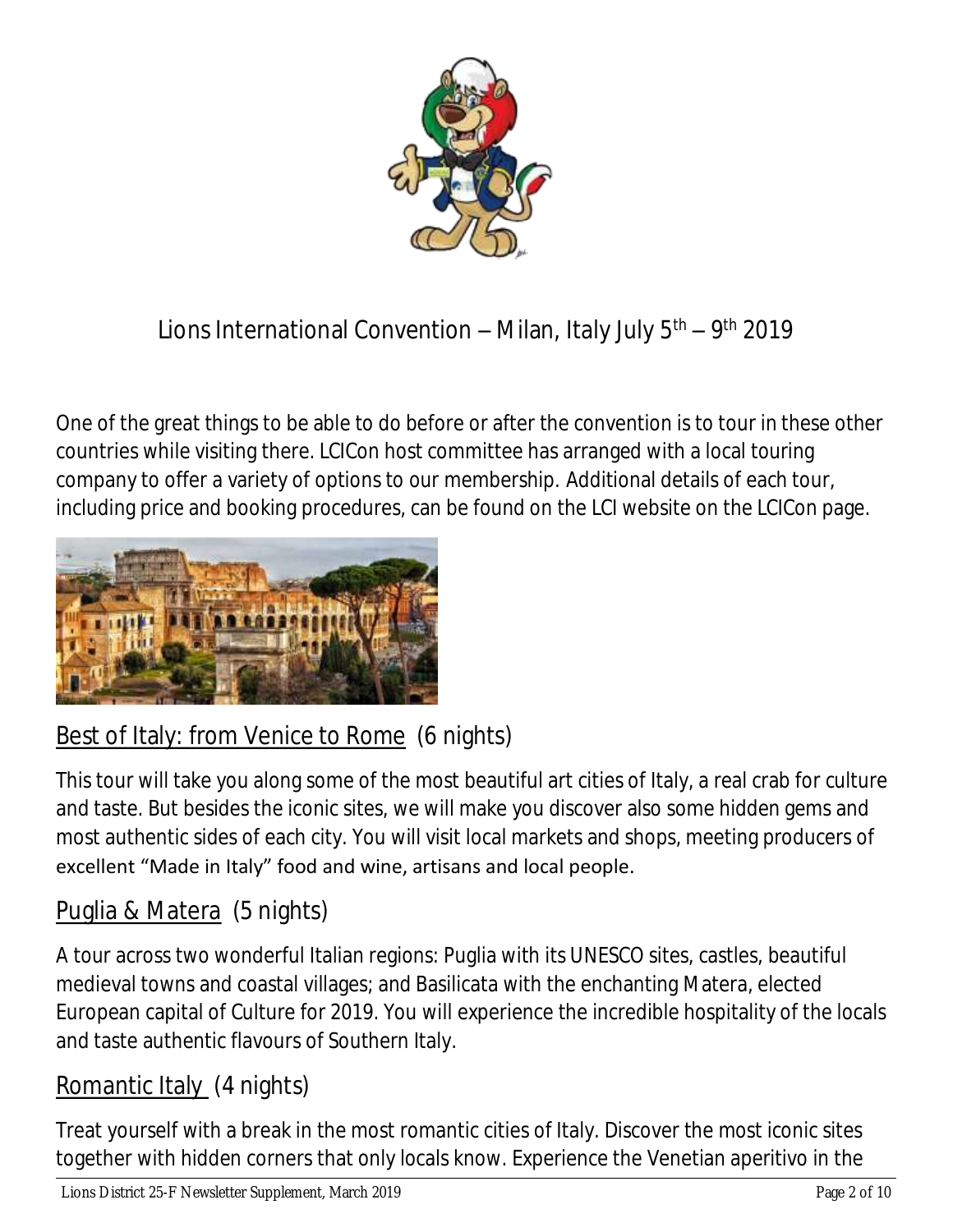## **2019 INDIANA LIONS STATE CONVENTION**

Hosted by District 25B **April 26 – 28, 2019** 120 W. Jefferson Blvd., Fort Wayne, Indiana **Special Guests International President Gudrun & PID Jon**

**Host Hotel – Hilton (attached to the Convention Center)**

1020 S. Calhoun St., Fort Wayne, Indiana Room Rate: \$115.00 plus tax **Call 260-420-1100 or 1-800-445-8667 for reservations**  *mention Lions of Indiana - Group Code LOI* **Registration Form (one per person) Registration Deadline: April 10, 2019**



*Please print name as desired on Badge*

| Friday Evening Dinner                                              | $$20.00 = $$                                   |
|--------------------------------------------------------------------|------------------------------------------------|
| $\overline{\phantom{0}}$<br>Saturday Lunch                         | $$20.00 = $$                                   |
| Saturday All State Banquet<br>Filet Salmon Chicken                 | $\$35.00 = \$$                                 |
| <b>Sunday Brunch</b>                                               | $$20.00 = $$                                   |
| 2019 Convention Pin<br>Additional pin                              | (free to $1$ <sup>st</sup> 400)<br>$$4.00 = $$ |
| 2019 Convention Shirt (polo)<br>$S$ $M$ $L$ $XL$ $2X$ $$35.00 = $$ | Total Enclosed \\$                             |

**SPECIAL MENU: Diabetic ( ) Gluten Free ( )**

| <b>SEMINARS:</b> |                                                                  | <b>SESSION 1</b> | <b>SESSION 2</b>       |  |
|------------------|------------------------------------------------------------------|------------------|------------------------|--|
|                  | 1. Fort Wayne Botanical Gardens                                  |                  |                        |  |
|                  | 2. Allen County Library Genealogy Department                     |                  | $\left( \quad \right)$ |  |
|                  | 3A GAT Leadership – PID Gene Spiess (offered $1st$ session only) | $\sqrt{2}$       |                        |  |
| 3B               | <b>VisionFirst</b>                                               |                  |                        |  |
|                  | 4. Diabetes Education, Screenings and Lions                      |                  |                        |  |

| Click here to pay |
|-------------------|
| with              |

PayPal

Send registration and check payable to: **2019 IN Lions State Convention Lion Kevin McDermit 2227 O'Day Rd. Ft. Wayne, IN 46818**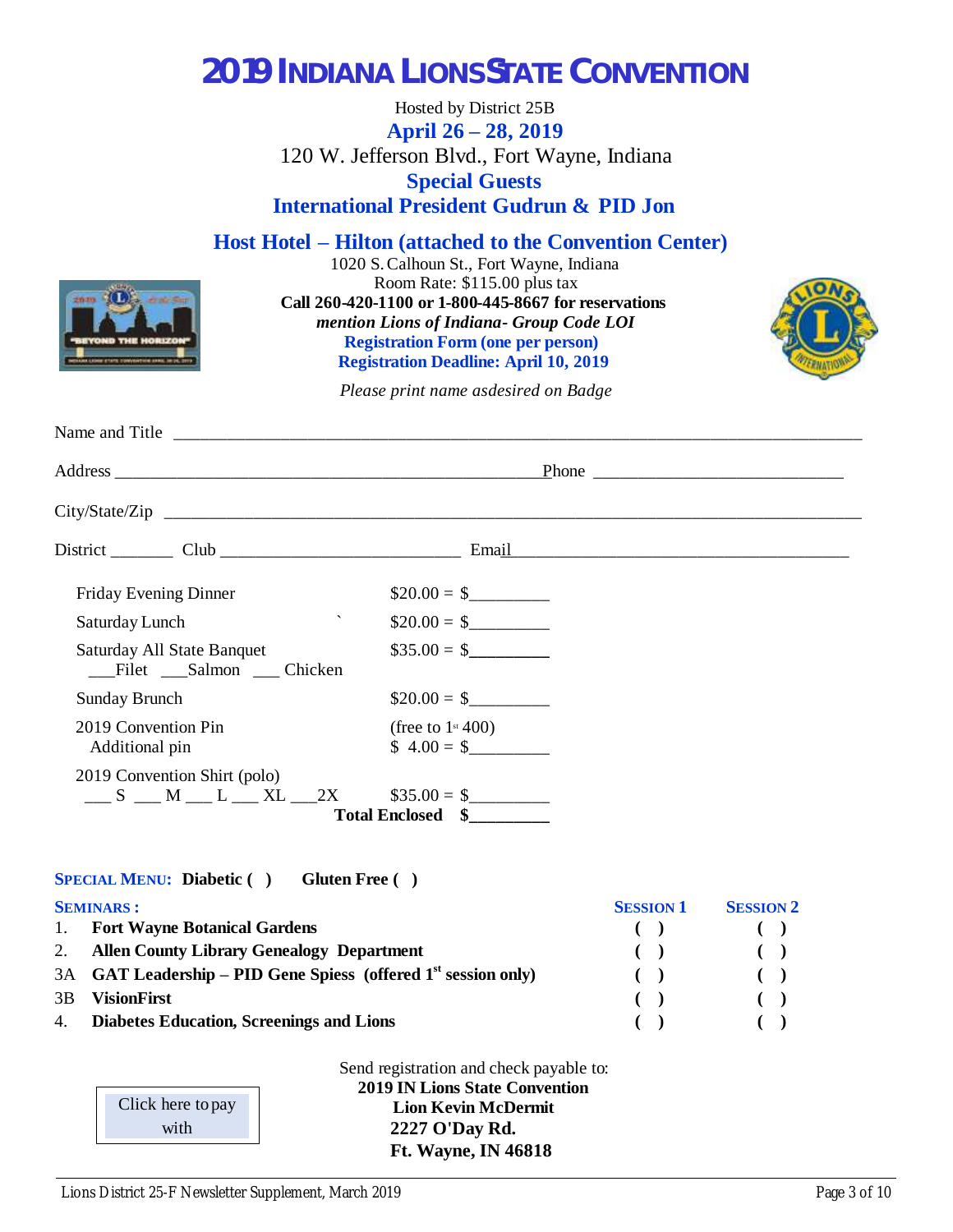## **2019 INDIANA LIONS STATE CONVENTION INFORMATION**

#### **MENUS**

#### **FRIDAY DINNER - Parkview Field**

Grilled Hamburgers, BBQ Pulled Pork, Macaroni & Cheese Maple Baked Beans with Smoked Bacon, Garden Salad with trio of dressing Fresh Fruit, Apple Crisp Dessert, Iced Tea & Water

#### **SATURDAY LUNCH**

Caesar Salad Includes Romaine Lettuce, Parmesan Cheese & Croutons, Served with Caesar Dressing & Golden Italian Dressing 1/2 Turkey Sandwich on Pretzel Roll with Swiss Cheese, Lettuce & Tomato 1/2 Ham Sandwich on Pretzel Roll with Cheddar Cheese, Lettuce & Tomato Kettle Chips, Chocolate Brownies & Assorted Cookies Freshly Brewed Regular and Decaf Starbucks® Coffee, Iced Tea & Iced Water

#### **ALL STATE BANQUET**

\*Choice I - Filet Mignon with Port Wine Sauce Fresh Asparagus with Red Peppers, Garlic Smashed Potatoes \*Choice 2 - Salmon Fillet with Mango Salsa Fresh Asparagus with Red Peppers, Wild Rice \*Choice 3 - Breast of Chicken with Roma Tomatoes, Basil, Garlic & Balsamic Vinaigrette, Topped with Provolone Cheese Fresh Asparagus with Red Peppers, Garlic Smashed Potatoes All entrees served with Hilton Signature Salad, Rolls and Butter Alternating Desserts - Vanilla Cheesecake & Ultimate Chocolate Cake Freshly Brewed Regular and Decaf Starbucks® Coffee, Iced Tea & Iced Water

#### **SUNDAY BRUNCH**

Deluxe Scrambled Eggs - Scrambled Eggs, Onion, Bell Pepper, Mushroom, Pico de Gallo and Cheddar Cheese, Cheesy Hash Brown Potatoes, Honey Glazed Ham Carving Station with Chef Attendant, Assorted Sweet Breads, Assorted Muffins Seasonal Sliced Fruit Display Freshly Brewed Regular and Decaf Starbucks® Coffee, Assorted Hot Tazo Teas & Orange Juice

FRIDAY GOLF OUTING: The golf outing will be at Colonial Oaks Golf Course on Friday, April 26 at 10:00 a.m. 8218 Huguenard Road, Fort Wayne. The phone number 260-489-5121. The golf fee will be paid at the course. Food and beverages available at the course. Register with PDG Don Cooper at dkcooper81@msn.com

FRIDAY NIGHT EUCHRE TOURNAMENT - Please email PDG Peg VanNevel at pitchinpeg@yahoo.com and provide your name, email and phone number. You don't have to play euchre to be part of the fun and great food...potluck fare, please bring a snack or dessert to share. Volunteers also needed for scorekeeping and organizing the food.

SATURDAY AFTERNOON TOURS - Local tours will be available during the same time as the seminars. The tours that are on the list to date are: History Center, The Embassy, Fire Fighters Museum, Lincoln Museum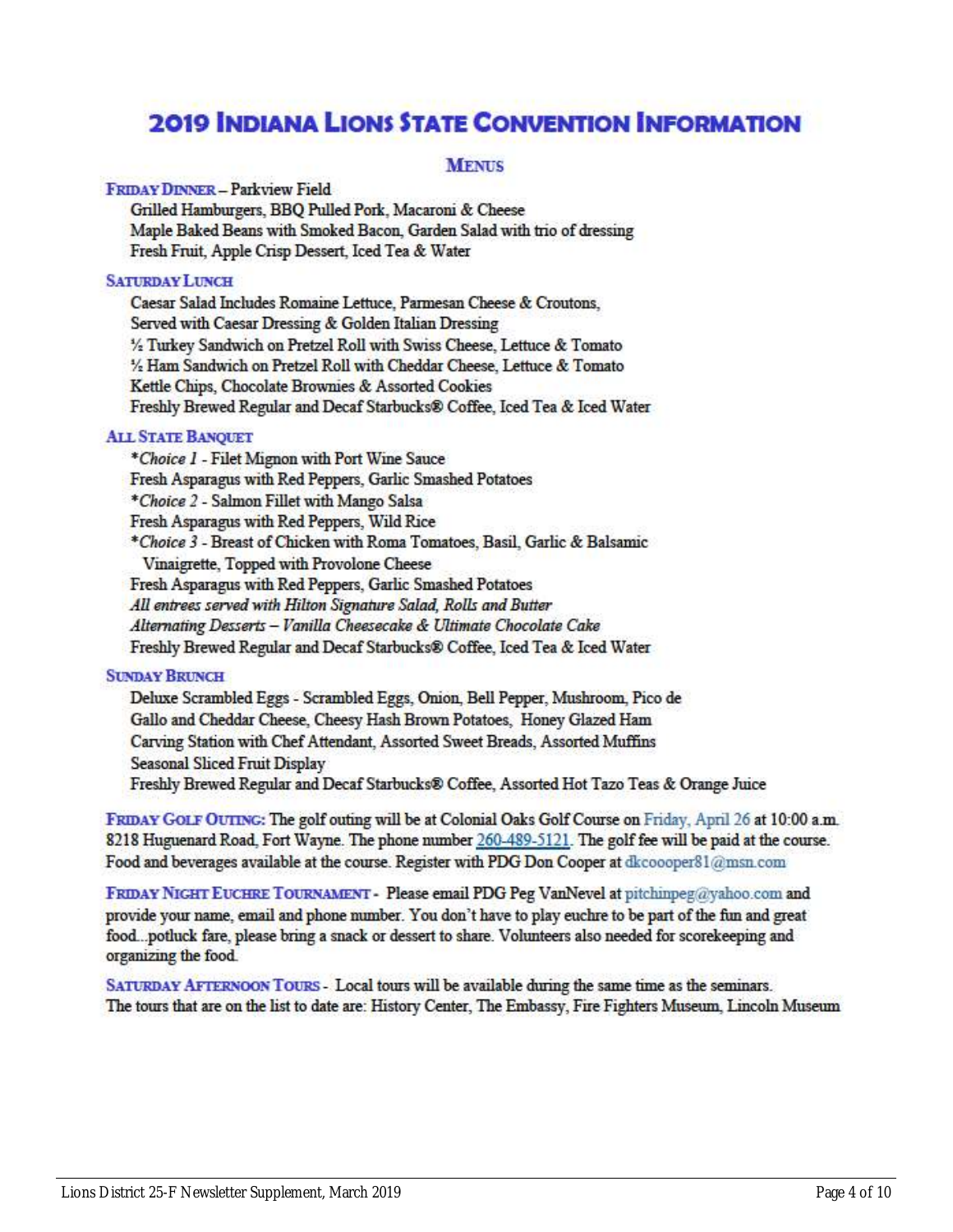#### **SEMINARS 1, 2 AND 4 WILL BE OFFERED TWICE**

#### SEMINAR 3 HAS GAT IN SESSION 1 AND EYE BANK IN SESSION 2

SEMINAR#1: Foellinger-Freimann Botanical Conservatory - Surround yourself with nature at the Conservatory - an oasis in the heart of downtown Fort Wayne. Visit the Showcase Garden with its lush seasonal displays, wander through the Tropical Garden where orchids and palms thrive in the shadows of a cascading waterfall, or retreat to the quiet beauty of the Desert Garden. (NOTE: This is a self-guided tour). The Conservatory is right across the street from the Convention Center.

SEMINAR#2: The Allen County Public Library Genealogy Center is a unique and valuable resource for the Northeastern Indiana community and the entire genealogy community at large. The Center has one of the largest research collections available, incorporating records from around the world. The staff specializes in genealogy and member(s) of the staff will guide attendees through the research process. Attendees will take the very short walk to the Library from the Convention Center.

SEMINAR#3 A. PID Eugene Spiess: This workshop is for all Lions that hold a GAT position at any level. Also, any Lions interested in the future of Lions are encouraged to attend. We will look at both the past history and the future of Lions in Indiana. Tools will be presented to the attendees to help "REVERSE THE CURSE". Finally, a call will be proclaimed to those attending to 'DIAL IT UP."

SEMINAR#3 B. VisionFirst - Indiana Lions Eye Bank: Lion Mark Owens, Chairman of the Board of Trustees of the Eye Bank, will discuss the recommended changes to the Indiana Lions Constitution regarding the Eye Bank. This session will answer all the questions you will have regarding these proposed changes.

SEMINAR#4: Presenter: PDG Norma Callahan, Florida Lions Diabetes Chair - PDG Norma will discuss the progression of diabetes and the strategy of involving Lions in the screening/education process for Diabetes prevention. Screenings will also be offered during the Convention. Getting involved in these screenings would be a great project for your club.

#### **MOBILE ELECTRIC CARTS:**

James Medical will deliver motorized scooters to the Ft. Wayne Hilton on Friday and will pick up the scooters after the convention. The Carts are \$100 for the weekend. Contact PDG Kaylene Souers at amchud@aol.com by March 15 to make your reservation.



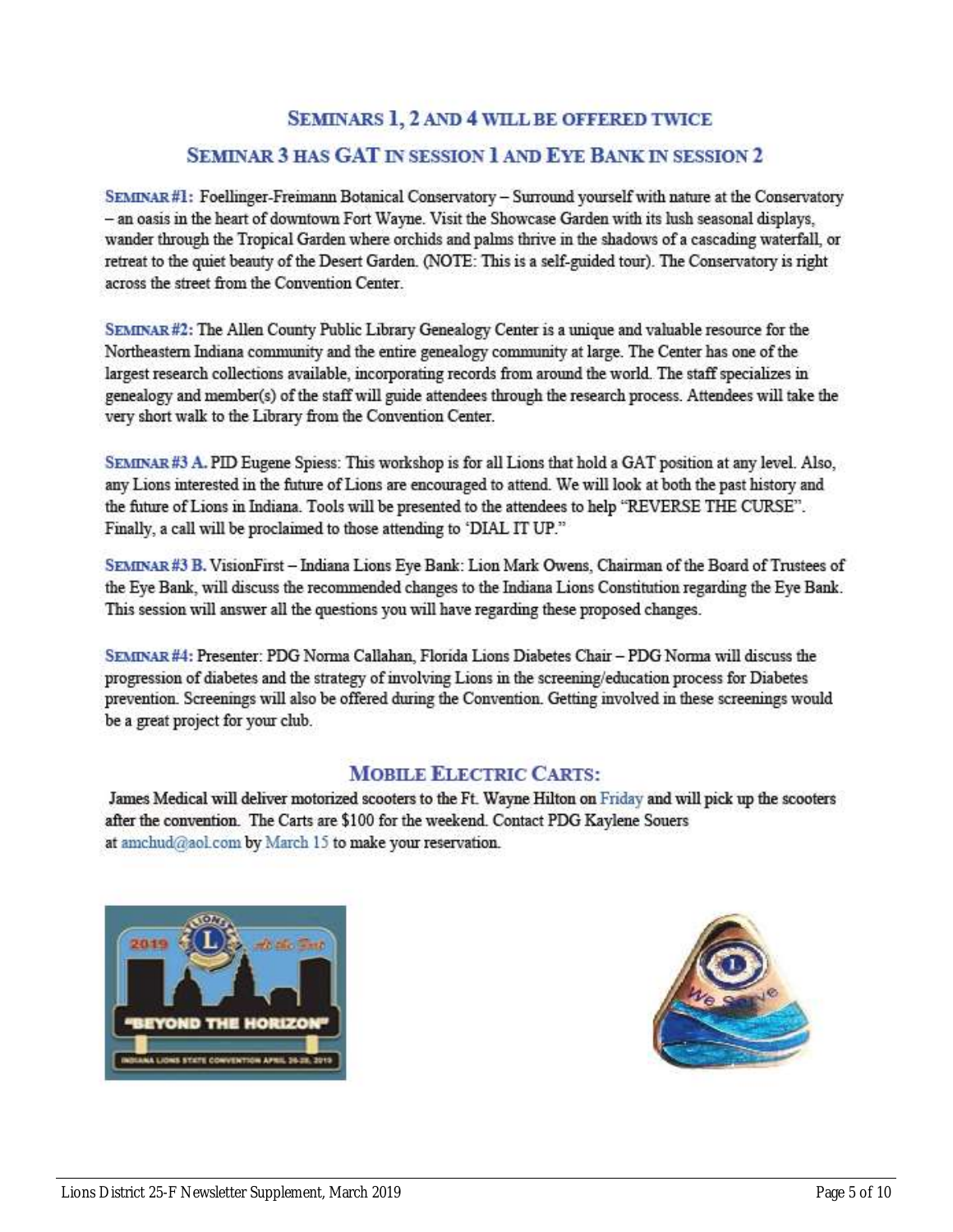

### 2019 Indiana **Lions State Convention** Fort Wayne, Indiana (26-28 April 2019)



## **Convention Book Advertising Application**

- Promote an upcoming event for your Club, District or Business
- Honor your club's Melvin Jones or W.P. Woods Fellows or your Past District Governors
- Thank your District Governor for a great 2018-19 Lions Year



#### Please send your print ready ad and this application by March 15th to:

**Lion Nancy Daugherty 141 Cobblers Cove** Fort Wayne, IN 46825

Email: nsdaugh44@frontier.com

Make check payable to 2019 Indiana Lions State Convention

#### Detach and Return with Payment

| Name               |                 |         |                 |              |     |
|--------------------|-----------------|---------|-----------------|--------------|-----|
| Address            |                 |         | City            | <b>State</b> | Zip |
| Phone              |                 | Email   |                 |              |     |
| Check one:<br>Club | <b>District</b> | Project | <b>Business</b> | Other        |     |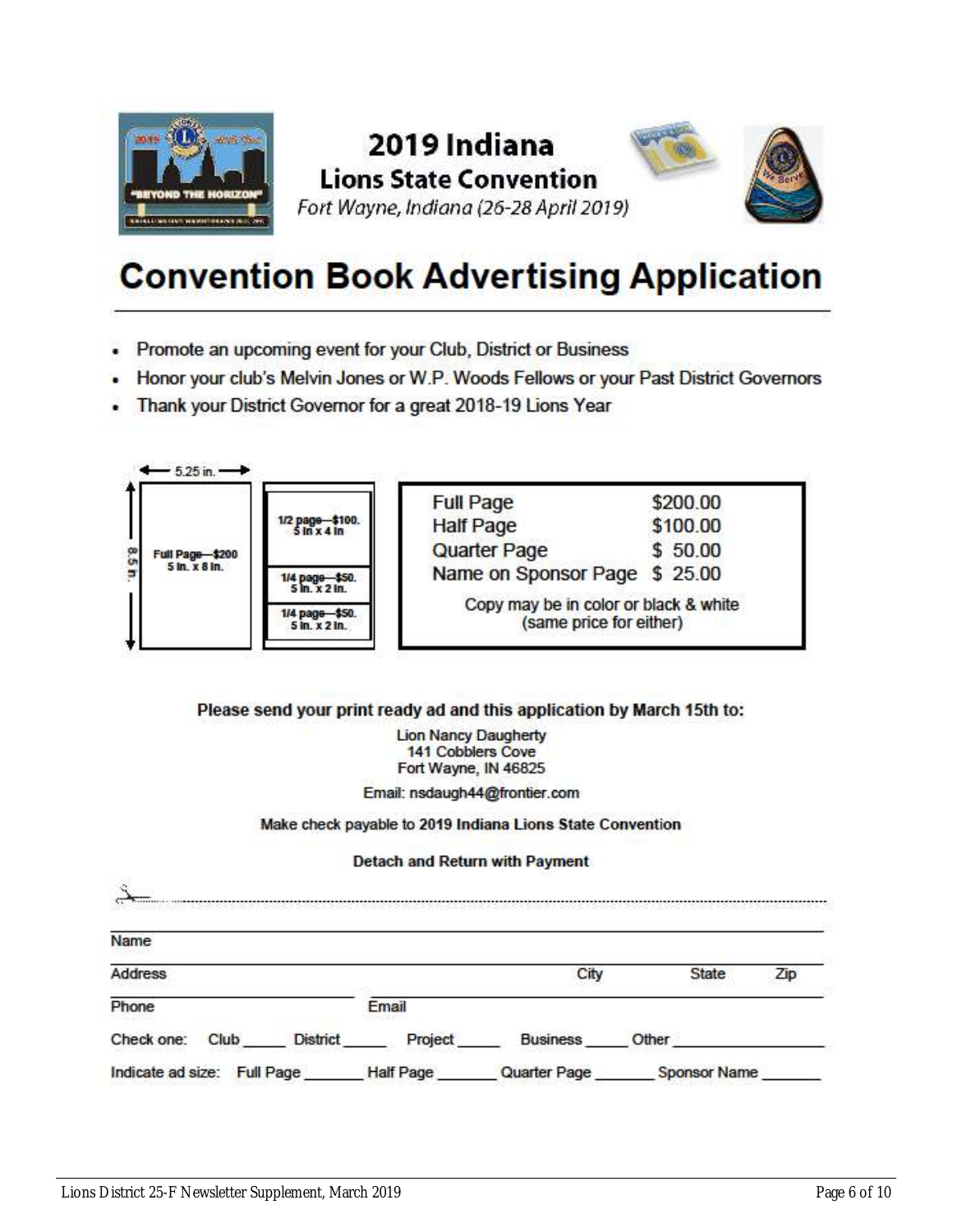Please join us for some Friday night fun at the **2019 Indiana Lions State Convention!** 

No entry fee, but bring a gift card to be used for prizes (gas, grocery, coffee, restaurants) Email PDG Peg VanNevel with questions or to register! pitchinpeg@yahoo.com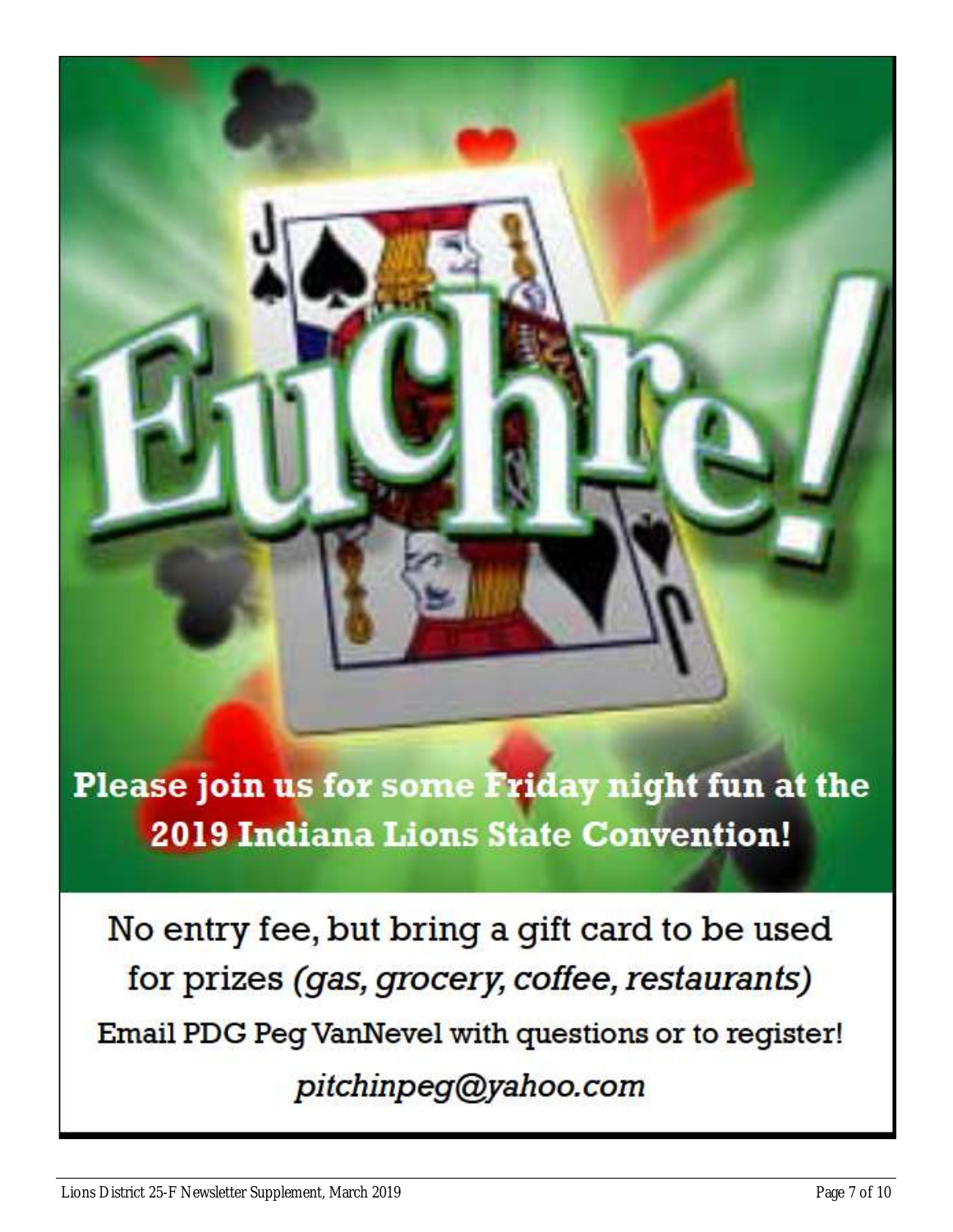

# Chapel Hill Lions Club Monthly Sales

The Chapel Hill Lions Club normally has two fund raising sales each month. Specific details and photographs are posted on Craigslist prior to each monthly sale. Below are the sale types and locations. On the months when sales are scheduled, the sales will be on the Fourth Saturday each month.

Chapel Hill Lions Monthly Furniture Sale

240 North High School Road

Indianapolis, Indiana 46214

Chapel Hill Lions Garage Sale

1214 Indy Place

Indianapolis, Indiana 46234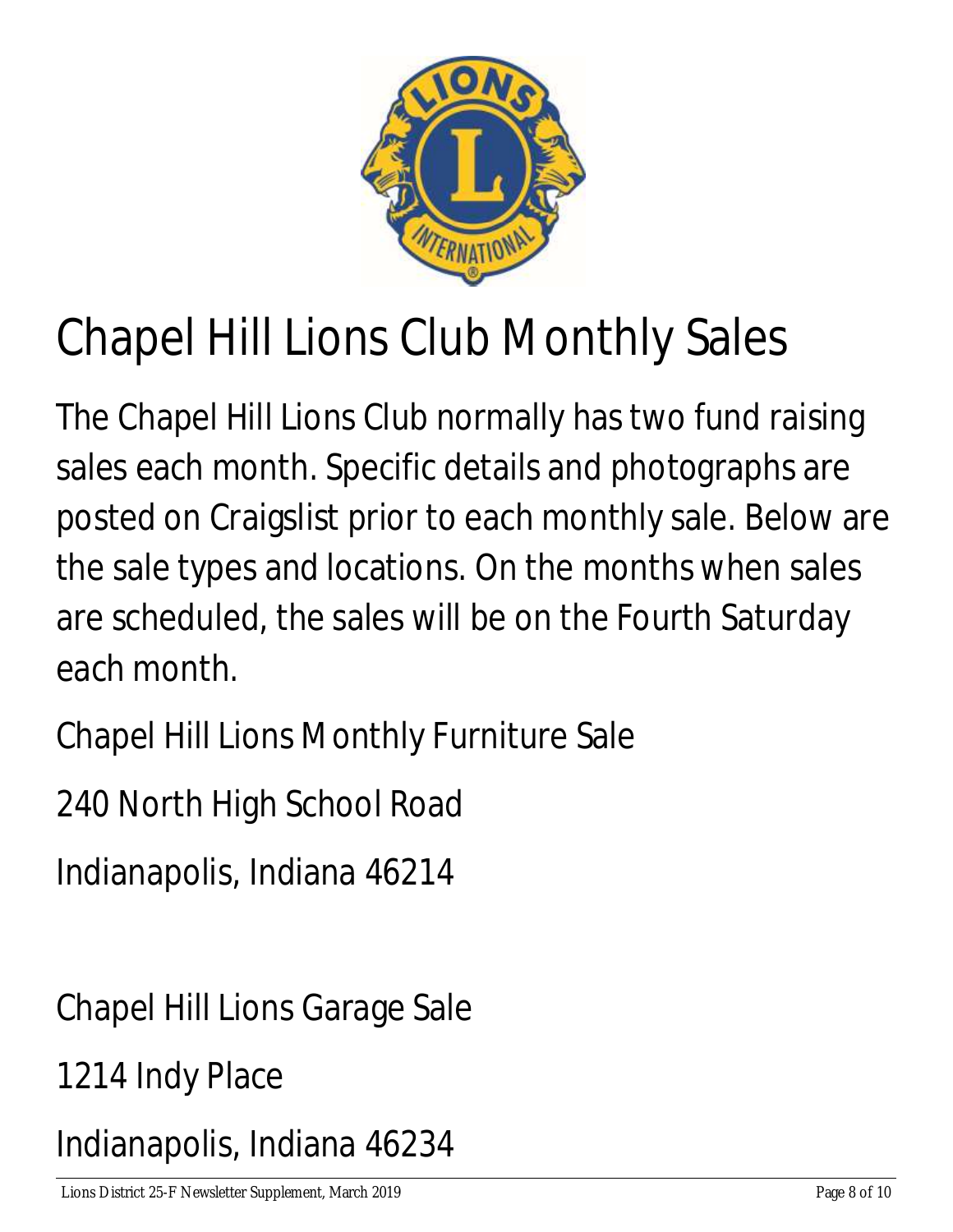# "BEEPING" **EASTER EGG HUNT**



## For Blind and Visually Impaired Children



Sat APRIL 13th 11:00am **Southport City Park** 6901 Derbyshire Rd

Hosted by The Southport Lions Club & the City of Southport







Eggs made and provided by our friends at the Int'l Assoc. of Bomb Technicians & Investigators